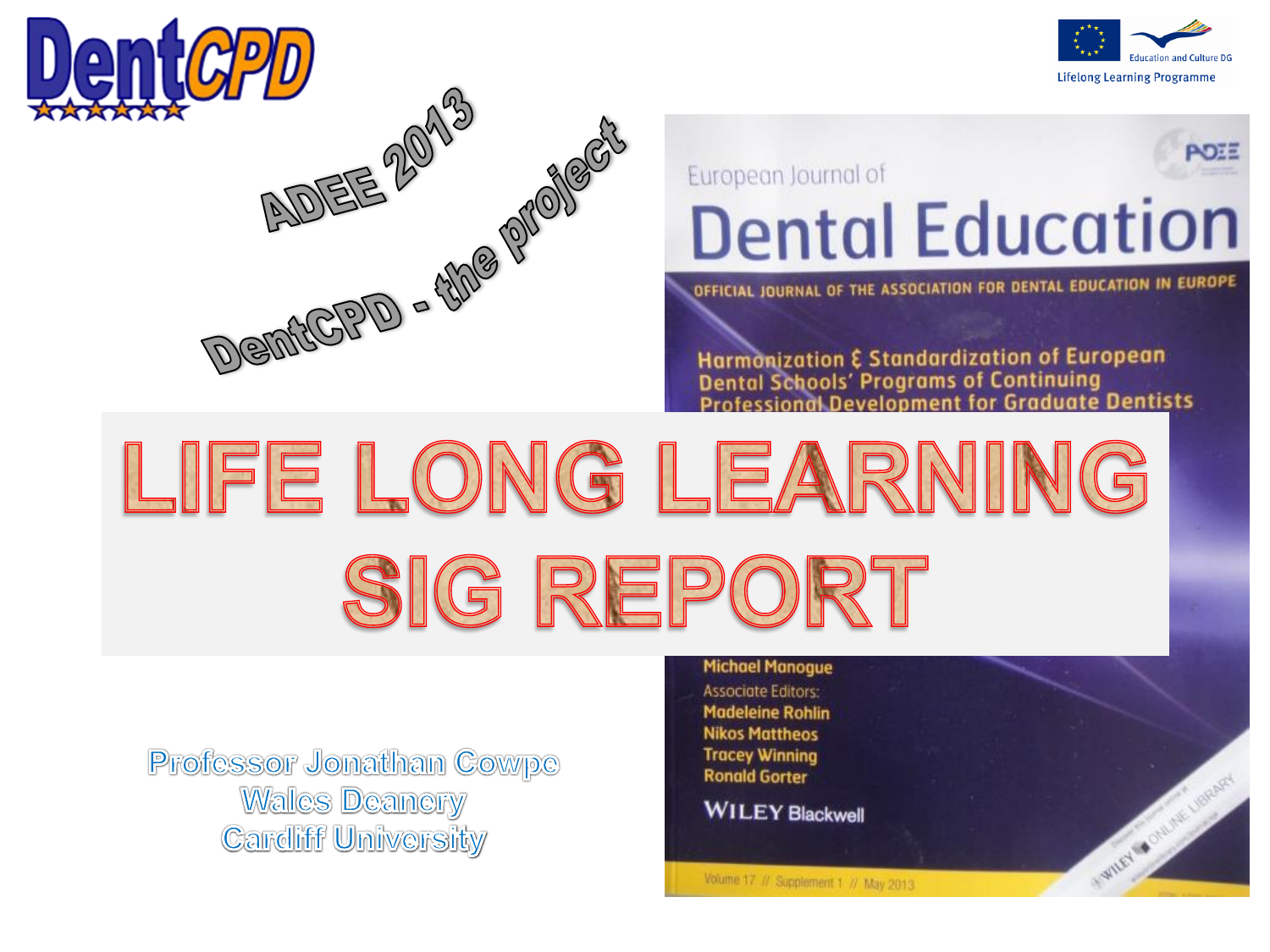



## **Life Long Learning SIG Programme ADEE 2013**

- **Introduction to the DentCPD Reference Manual**
	- Supplement to European Journal of Dental Education
- **Group discussions**
	- Quality Assurance of Dental CPD activities impact on clinical practice
	- Accreditation of dental CPD activities place in revalidation
- **Sustaining the DentCPD project and SIG on Life Long Learning**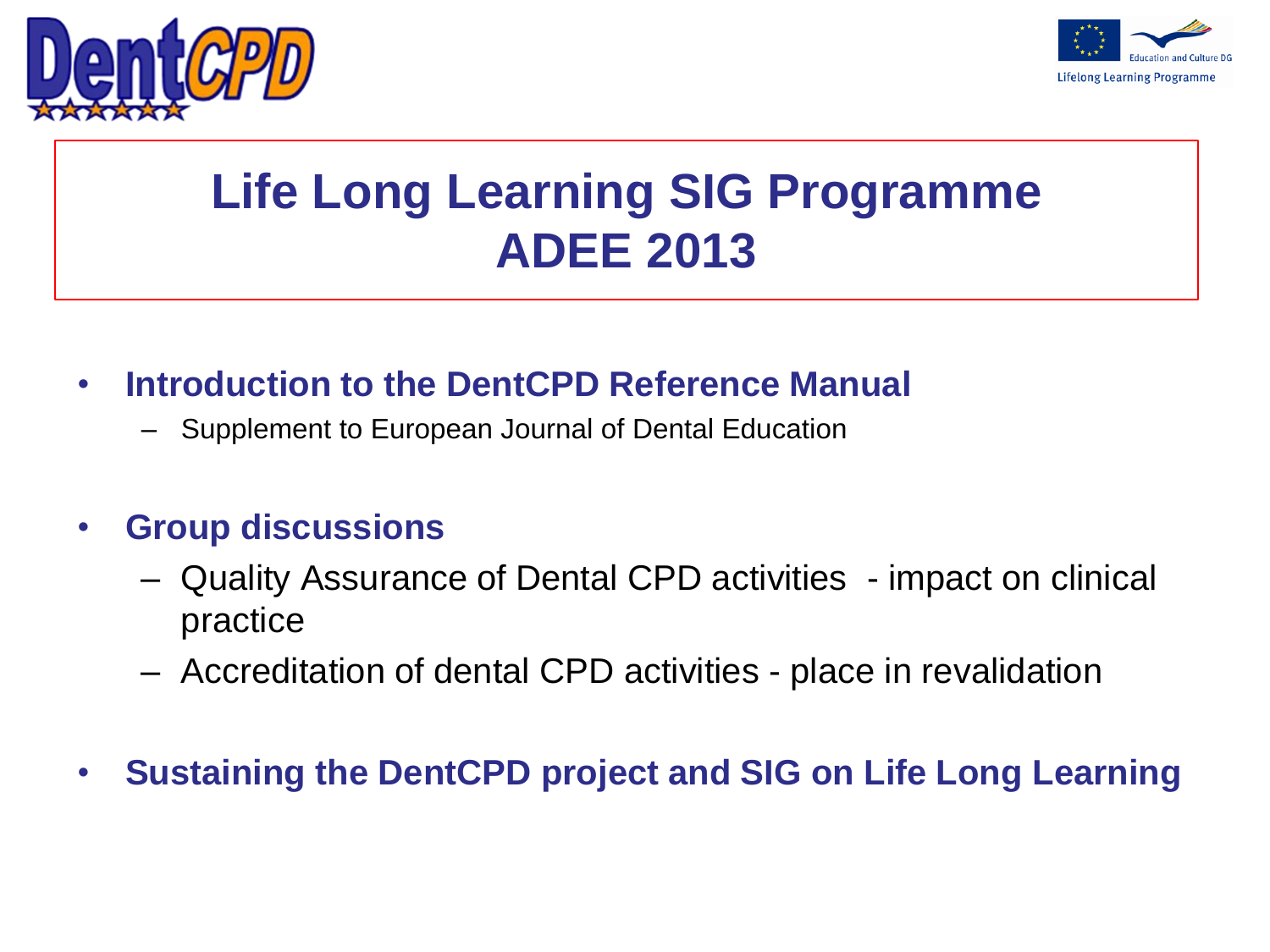



# Dent CPD – The Team



#### **Rīga Stradiņš University, Latvia** Una Soboleva, Andra Liepa, Ilze Akota

**Association for Dental Education in Europe (ADEE), Dublin, Ireland** Majella Giles, Damien Walmsley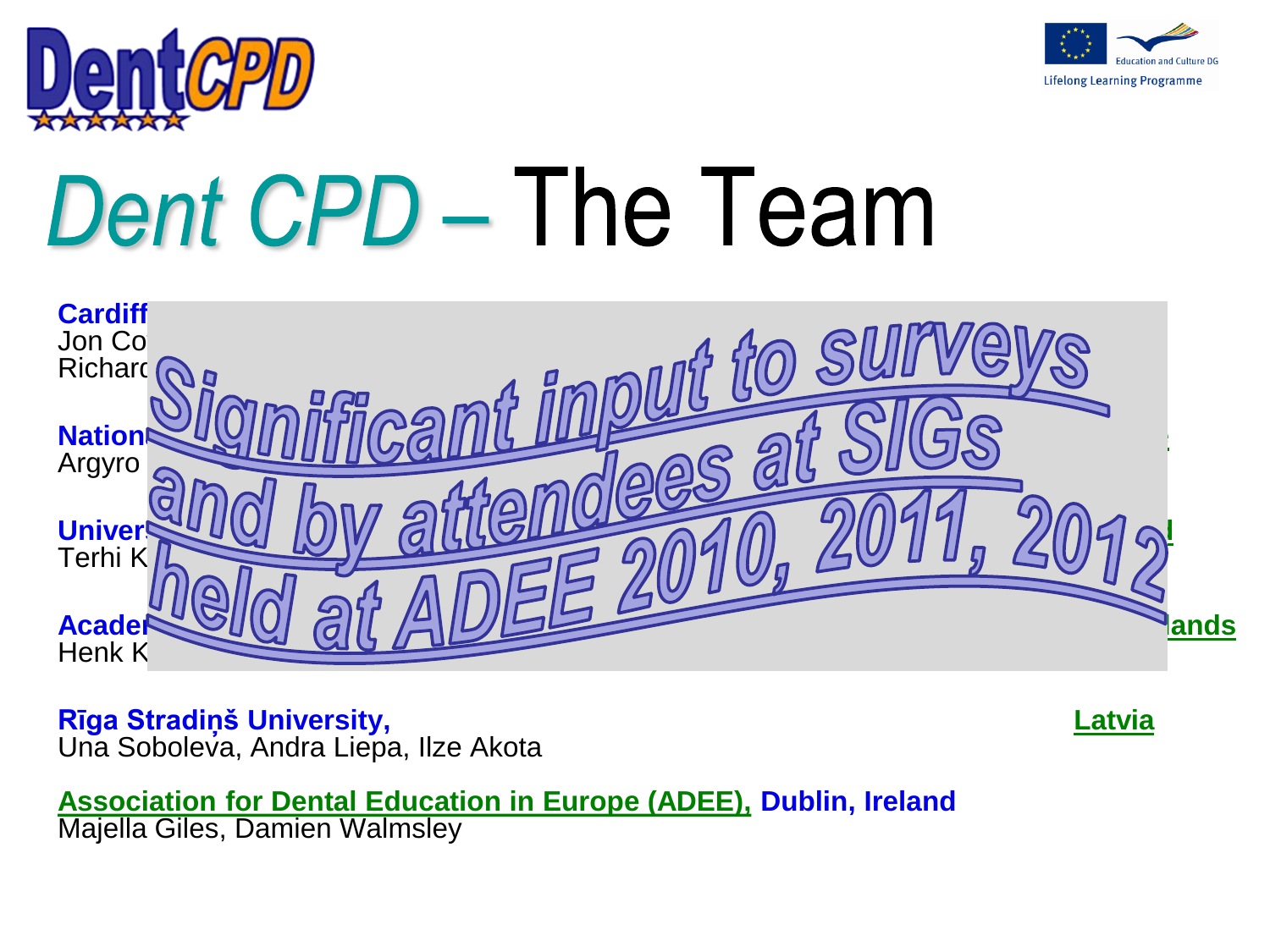



**Quality Assurance of Dental CPD**

**CPD Accreditation ??**

- How assured or concerned are you about the adequacy of the QA of dental CPD?
- What suggestions do you have about how the quality of CPD in dentistry can be adequately quality assured?
- Is CPD officially recognised/accredited?
- How is this recognised?
	- official certification?
- Who provides this accreditation?
- **How is the period of learning** recorded - hours? Credits?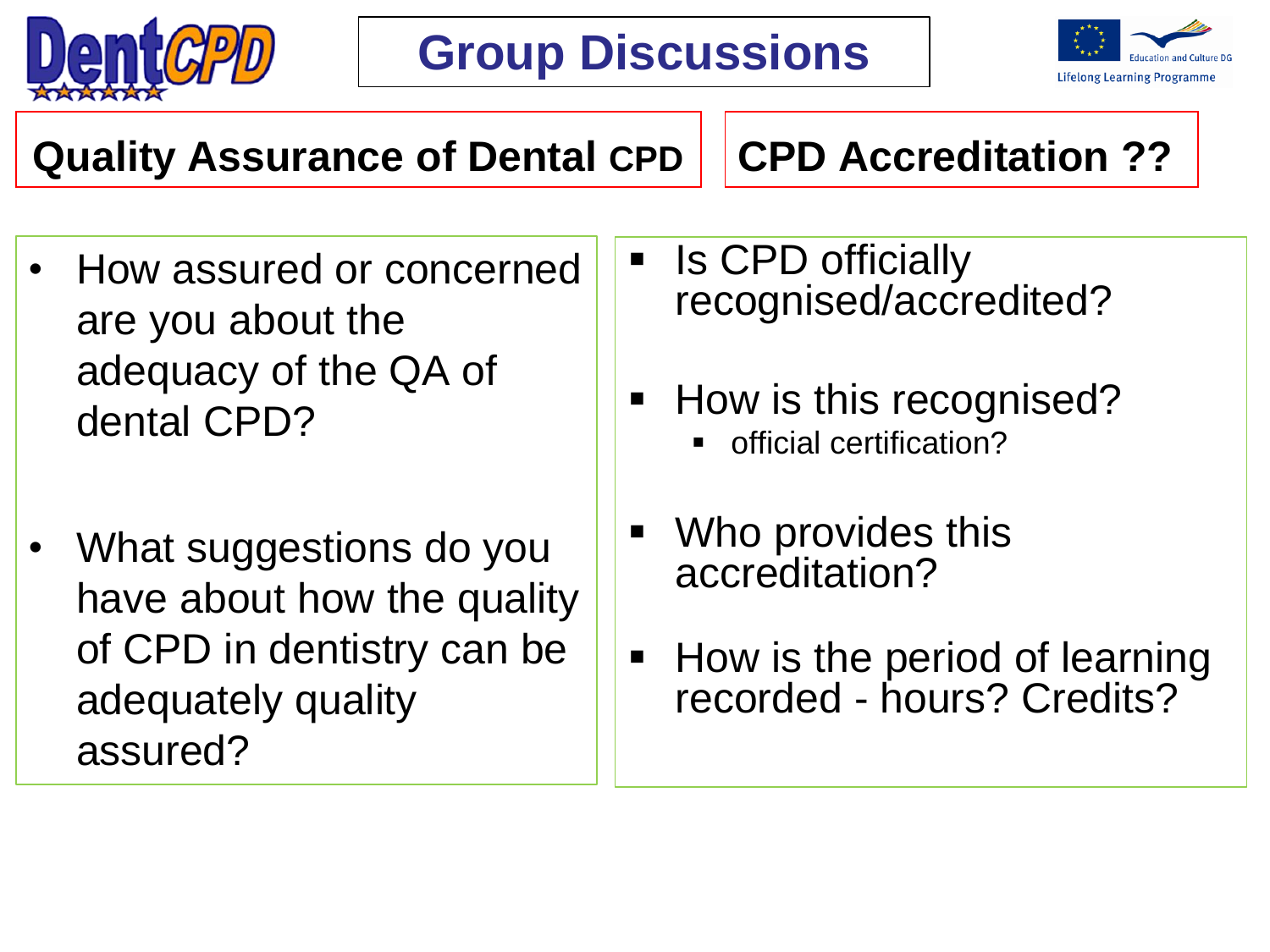



## **Quality Assurance of Dental CPD**

- **INADEQUATE, VARIABLE, LACK OF CLARITY**
- **QA NEEDS TO BE ADDRESSED – course quality – peer review on day**
- **SIGNIFICANT RESOURCE IMPLICATIONS**
- **LEARNING OUTCOMES - ACHIEVED? MEASURABLE?**
- **QA GUIDANCE/FRAMEWORK - prescriptive/flexible**
- **"Regulatory bodies'" for CPD - commissioned to provide this**
- **Produce defined criteria for variable activities – recognise value of commercial courses**
- **'REGISTRANT' PORTFOLIO - reflection on impact of CPD activity - PDP**
- **Patient input – HOW?**
- **EVIDENCE THAT CPD IMPACTS POSITIVELY ON PROFESSIONAL AND CLINICAL SERVICE FOR PATIENTS???**
- **CORE ? But is it effective?**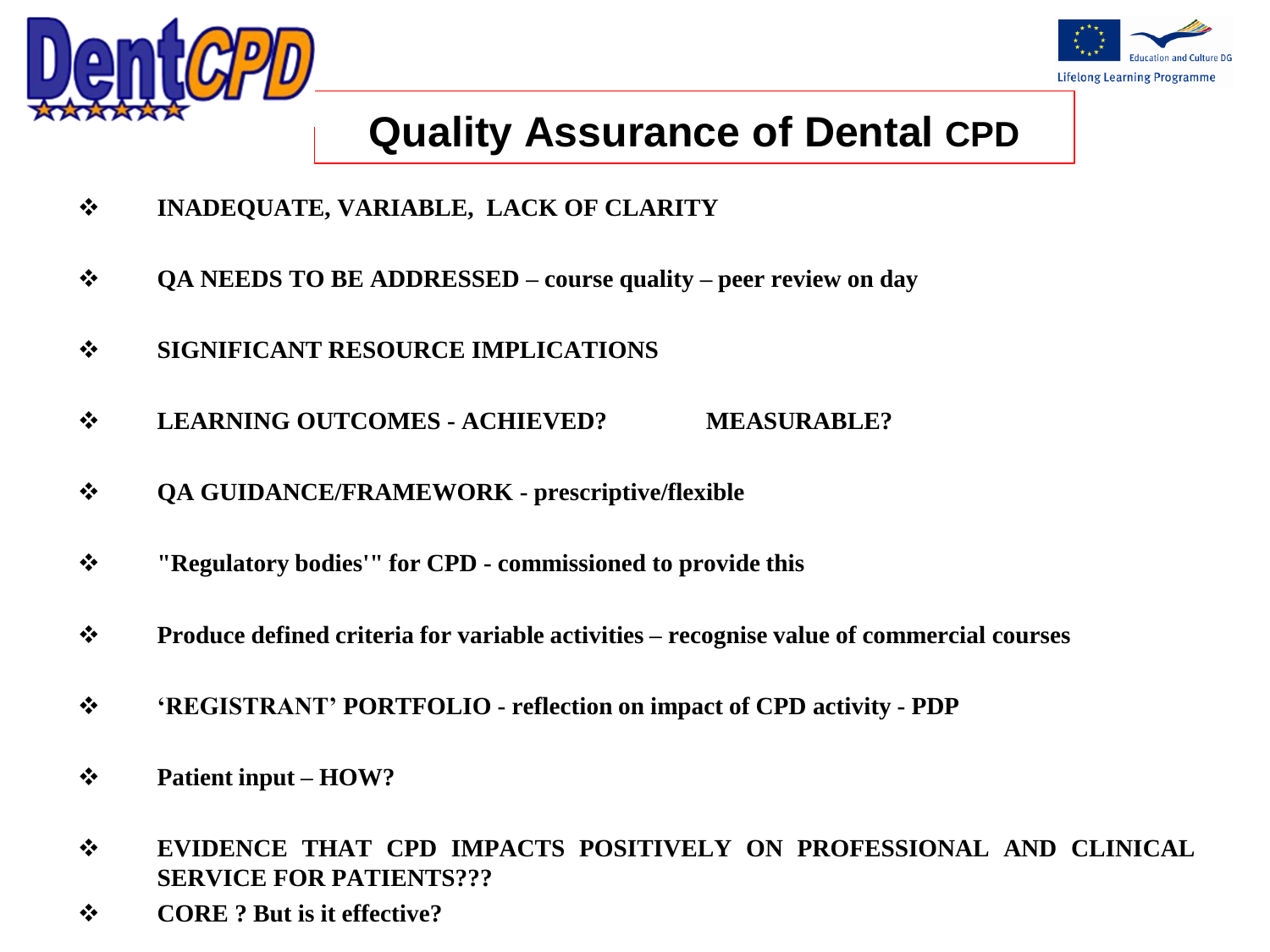



## **CPD Accreditation ??**

- ❖ ACCREDITATION VALIDATION RECOGNITION
- LACK OF CLARITY WHAT IT MEANS? CRITERIA? DOES IT ACTUALLY HAPPEN AND WHO SIGNS IT OFF??
- Regulatory body patient safety
- Dental registrant responsible for defining what constitutes appropriate CPD
	- **☆** Reflect
	- Record how professional and clinical service for patients is enhanced?
- TABULATED THE QUESTIONS AGAINST THE COUNTRIES REPRESENTED
	- $\triangle$  for 11 EEA
	- 4 Non EEA including Russia, Thailand, Saudi Arabia , Minnesota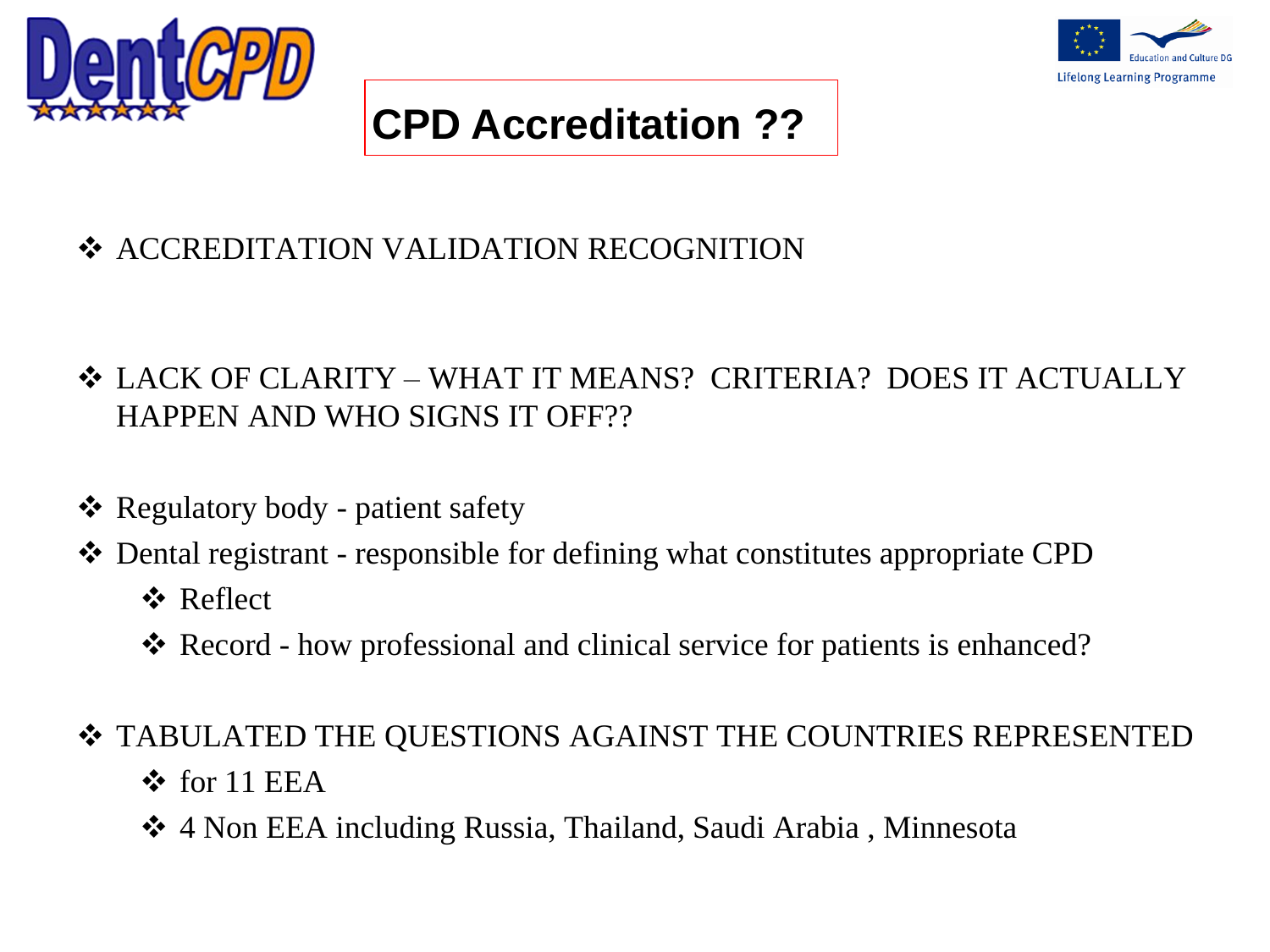



# ❖ A SUMMARY OF QA ISSUES

- **❖ TABLE OF ACCREDITATION DETAILS**
- CIRCULATE AND PROMOTE MORE DISCUSSION ACROSS THE ADEE NETWORK
- RIGA
	- **DentCPD lives on – sustainability assured**